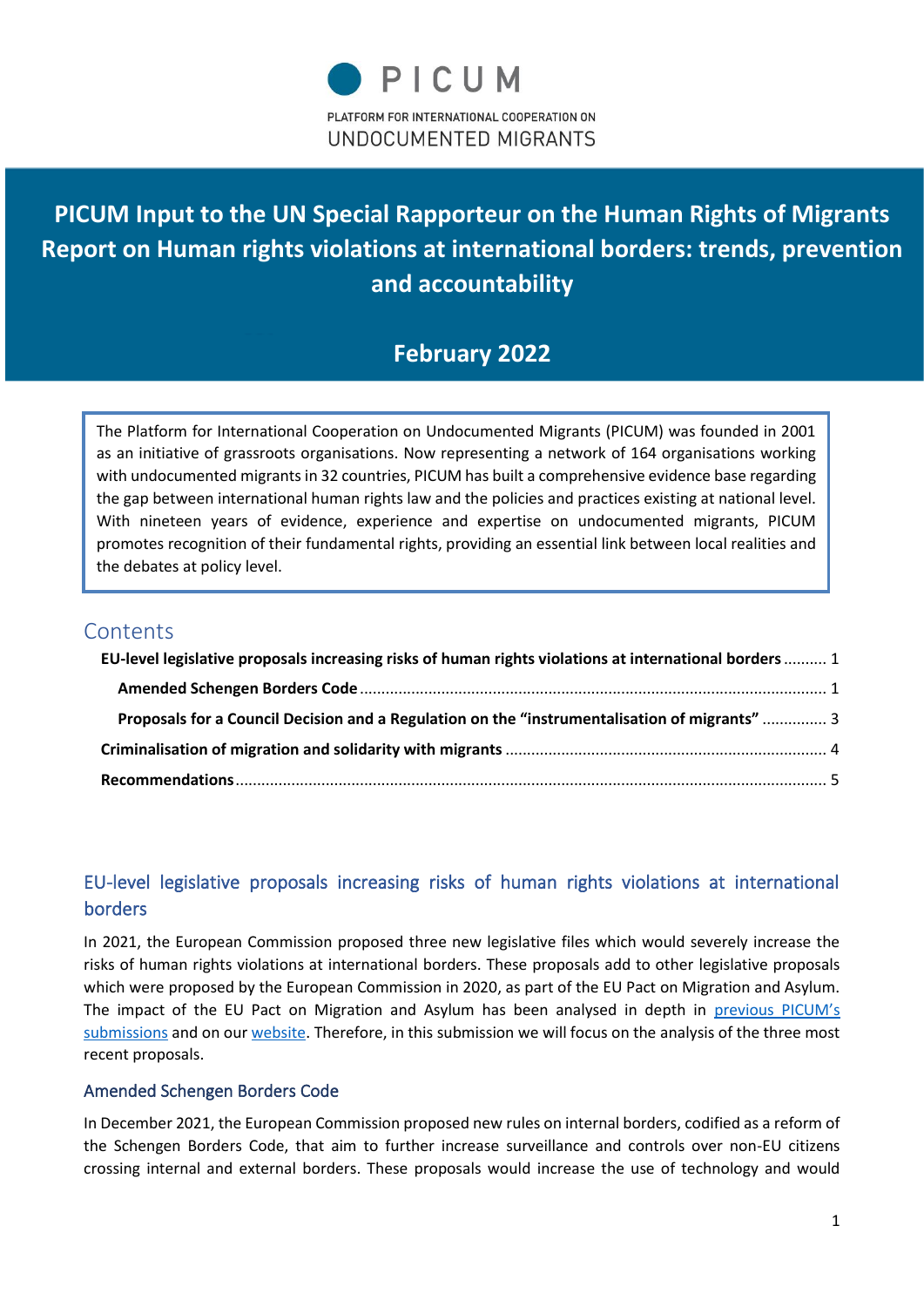

practically legitimise racial and ethnic profiling. More broadly, the proposals reinforce the narrative that irregular migration is a threat to the EU and that it needs to be fought with more policing.

The Schengen Borders Code regulates border controls at the internal and external borders of the Schengen area. Th[e amended Code](https://eur-lex.europa.eu/legal-content/EN/TXT/PDF/?uri=CELEX:52021PC0891&from=EN) proposed by the Commission expands EU member states' powers to carry out checks at the internal borders to prevent undocumented migrants from crossing them, and escalates the use of monitoring and surveillance technologies at the internal and external borders<sup>1</sup>.

The proposed revisions to the Schengen Borders Code set a new procedure to "transfer people apprehended at the internal borders". According to the proposed new rules, if a third country national crosses the internal borders in an irregular way (e.g. from Germany to Belgium, or from Italy to France), if the police manages to apprehend them "in the vicinity of the border area," they could be directly transferred back to the competent authorities in the EU country where it is assumed they just came from without undergoing any individual assessment (Article 23a and Annex XII). This provision is very broad and can potentially include people apprehended at train or bus stations, or even in cities close to the internal borders, if there is an indication that they have just crossed the border (for instance through documents they may carry on themselves, their own statements, or information taken from [migration or other databases\)](https://picum.org/data-protection-and-digital-technologies/).

Practically speaking, people "transferred" from one EU member state to another would be handed to the police in the receiving member state. The only requirement to carry out this procedure is to for the authorities of the "transferring" state to fill out a simple form which states the person's identity, the way the person's identity was established, the grounds for refusal and the date of the transfer. If the undocumented person refuses to sign, it will be enough for the authorities to indicate this in the comments section. The undocumented migrant will be then deported back within 24 hours (during which they can be detained without any safeguards). They would have the right to appeal the decision, but without suspensive effect, which means that they would only be able to appeal from another country, with all the difficulties this entails. The receiving Member State must then issue a return decision to deport them to their country of origin or a third country.

**In practice, these procedures would legalise an [extremely problematic practice](https://refugee-rights.eu/wp-content/uploads/2020/11/pushbacks-and-rights-violations-at-europes-borders.pdf?fbclid=IwAR1MxvPdgVIINtkMrNCpgLBCkX-zk0Agwb4YJmnpt9qh1z4K0CSP4tPARTQ) of "internal pushbacks" which has been broadly [criticised](https://www.oxfam.org/en/press-releases/ngos-alert-french-prosecutor-over-illegal-detention-and-push-backs-french-italian) by civil society organisations across the EU and eve[n sanctioned](https://www.conseil-etat.fr/fr/arianeweb/CE/decision/2020-11-27/428178) by higher courts. The new procedures would also apply to children, even though this has been [deemed illegal by](https://www.lacimade.org/presse/frontiere-franco-italienne-associations-avocat%c2%b7e%c2%b7s-respecter-droit-enfants-etrangers-devant-tribunal-administratif-de-nice/)  [courts.](https://www.lacimade.org/presse/frontiere-franco-italienne-associations-avocat%c2%b7e%c2%b7s-respecter-droit-enfants-etrangers-devant-tribunal-administratif-de-nice/)** 

Even though the new Schengen Borders Code reiterates that internal border controls are prohibited in the Schengen area, it nonetheless clarifies that police and other powers can lawfully carry out checks in the internal border areas to prevent irregular migration (Recitals 18 and 21 and Article 23). Such provisions will in practice **legalise systematic border controls which target people only based on their racial, ethnic, national, or religious characteristics,** all of [which is in clear violation of European and international anti-discrimination](https://www.coe.int/en/web/commissioner/-/ethnic-profiling-is-illegal)  [law.](https://www.coe.int/en/web/commissioner/-/ethnic-profiling-is-illegal) In fact, it is clear that the new procedure allowing for internal transfers of people crossing borders irregularly will depend, for its implementation, on the borders police's [practice](https://archivio.medicisenzafrontiere.it/pdf/Mal_di_Frontiera_DEF.pdf) of deciding who will be subject to document checks based on racial, ethnic, national, or religious characteristics instead of individual behaviour or objective evidence.

<sup>&</sup>lt;sup>1</sup> Besides the amendments analysed in this blog, the amended proposal introduces further provisions on health-related challenges, amends the procedure for the unilateral reintroduction of internal border controls and introduces the possibility or the Council to reintroduce temporary border controls, on initiative of the Commission.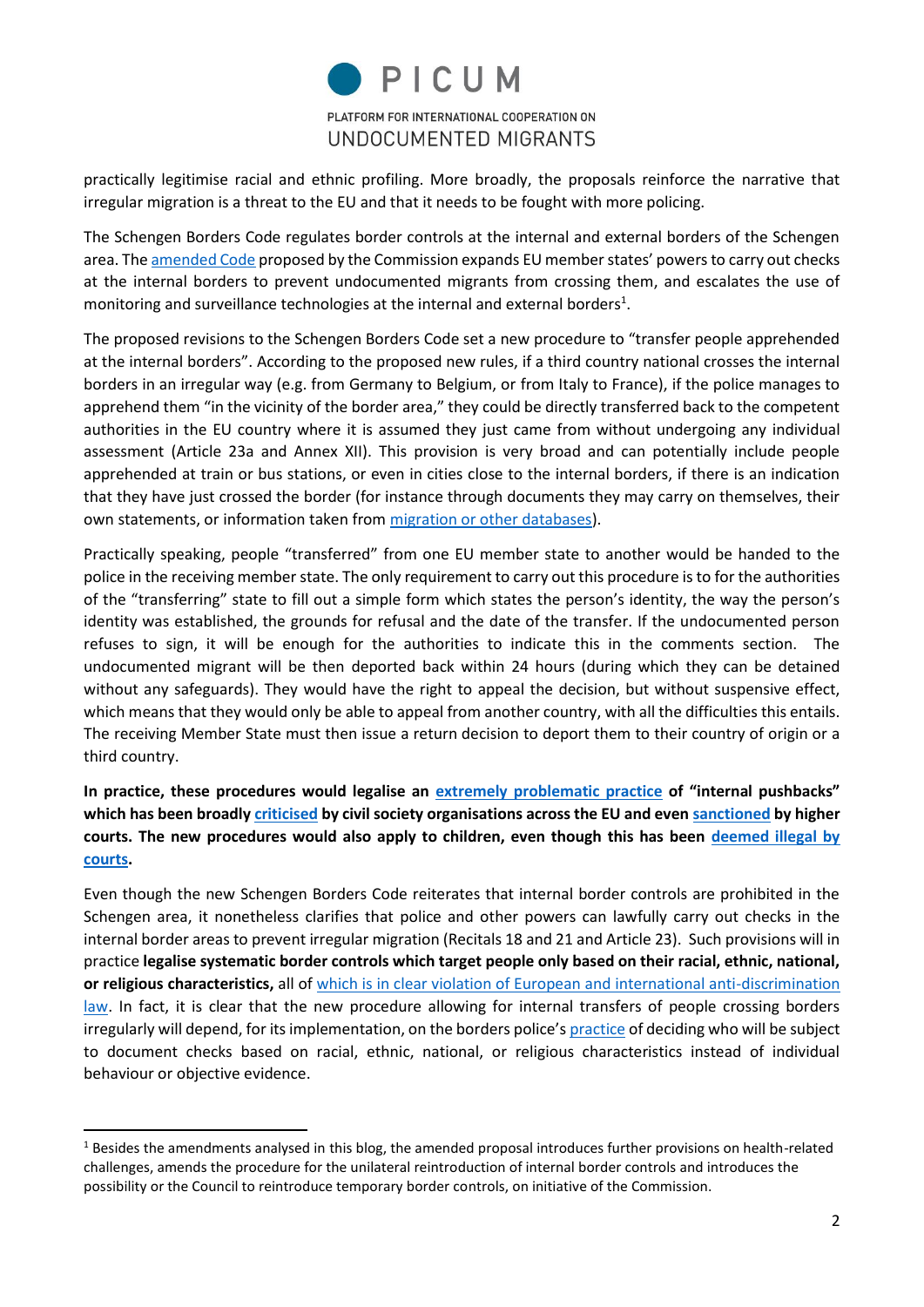

2021 [research](https://fra.europa.eu/sites/default/files/fra_uploads/fra-2021-fundamental-rights-survey-police-stops_en.pdf) from the EU Fundamental Rights Agency shows that people from an ethnic minority are disproportionately affected by police stops, both when they are walking and when in a vehicle. In addition, [another study](https://fra.europa.eu/sites/default/files/fra-2014-third-country-nationals-airport-border-checks_en.pdf) from 2014 showed that 79% of surveyed border guards at airports rated ethnicity as a helpful indicator to identify people attempting to enter the country in an irregular manner before speaking to them. The new provisions introduced in the amended Schengen Borders Code are likely to further increase the discriminatory and illegal practice of [racial and ethnic profiling,](https://www.enar-eu.org/Ethnic-Profiling-infographic) which stands at odds with the European Commission's commitments under the recent [Anti-Racism Action Plan.](https://ec.europa.eu/info/sites/default/files/a_union_of_equality_eu_action_plan_against_racism_2020_-2025_en.pdf)

While the new Schengen Borders Code indicates that internal border controls are prohibited in the Schengen area, it also foresees a provision (Article 25) for a member state to temporarily introduce border controls at all or specific parts of its internal border if it faces "serious threats". Problematically, the code introduces a definition of "serious threat" which includes, alongside terrorism or organised crime, "a situation characterised by large scale unauthorised movements of third country nationals between member states, putting at risk the overall functioning of the area without internal border control" (Article 25). Even though the Schengen Borders Code (both in the 2016 and the amended versions) foresees that the temporary reintroduction of internal border controls should only be a measure of "last resort", this has been done in [more than 300 cases](https://ec.europa.eu/home-affairs/system/files/2022-01/Full%20list%20of%20notifications%2014012022_en.pdf) since 2006.

Furthermore, the new Code introduces measures which member states can apply in case of "instrumentalisation of migrants", which is defined as "a situation where a third country instigates irregular migratory flows into the Union by actively encouraging or facilitating the movement of third country nationals to the external borders" (Article 2). In such cases, member states can limit the number of entries and the opening hours of crossing points, and intensify border surveillance including through drones, motion sensors and border patrols (Articles 5(4) and 13(5)).

The proposal also expands the use of monitoring and surveillance technologies to prevent irregular migration including when states have not formally reintroduced internal border controls (Article 2 and 23), despite broad [criticism](https://edri.org/wp-content/uploads/2020/11/Technological-Testing-Grounds.pdf) over the lack of transparency and the risks of technologies replicating biases against specific communities.

In short, the new Code would turn the Schengen area into a tech-controlled space in which racial and ethnic profiling is likely to be further exacerbated to identify potentially undocumented people and facilitate their immediate deportation to another member state, in complete absence of any safeguards.

#### <span id="page-2-0"></span>Proposals for a Council Decision and a Regulation on the "instrumentalisation of migrants"

On 1 December 2021, the European Commission published a proposal for a [Council Decision](https://eur-lex.europa.eu/legal-content/EN/TXT/HTML/?uri=CELEX:52021PC0752) establishing "provisional measures for the benefit of Latvia, Lithuania and Poland, in view of supporting them in managing the emergency situation caused by the actions of Belarus, leading to a sudden inflow of third country nationals in the current context of instrumentalisation of migrants at the external borders". The legal basis for this Decision is art. 78(3) of the TFUE, according to which, in situations of "sudden inflow", the European Commission can propose a decision which will be adopted by the Council upon consultation with the Parliament. The text adopts an extremely problematic narrative which refers to a "real and present danger to the security of the Union and member states and their territorial integrity". The purpose of the Decision is to "manage the arrivals in a controlled and swift way".

Only two weeks later, on 14 December 2021, the Commission proposed [a Regulation addressing the situation](https://ec.europa.eu/home-affairs/proposal-regulation-situations-instrumentalisation-field-migration-and-asylum-com-2021-890_en)  [of instrumentalisation in migration and asylum,](https://ec.europa.eu/home-affairs/proposal-regulation-situations-instrumentalisation-field-migration-and-asylum-com-2021-890_en) which was published on the same day as the proposal for a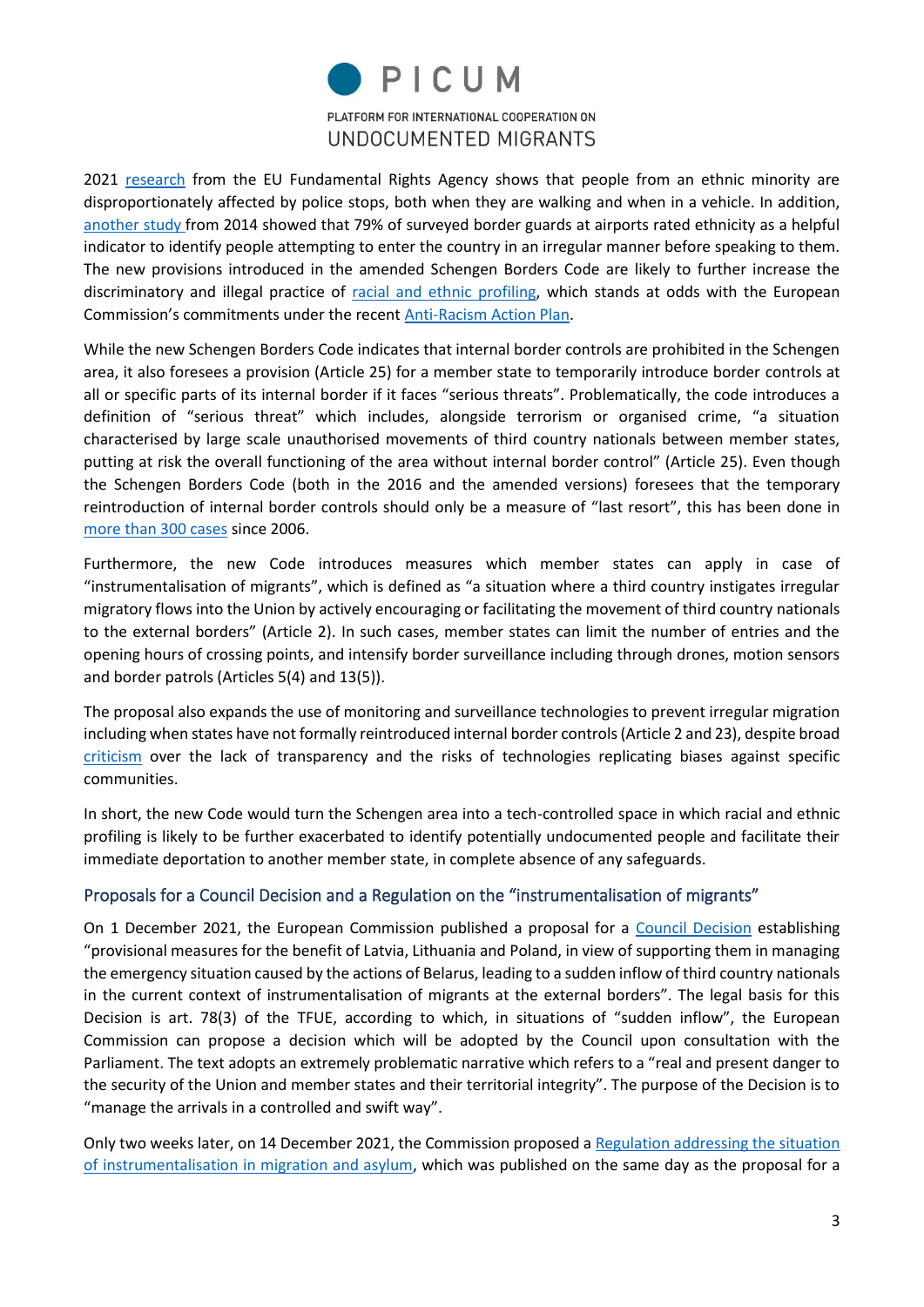

Schengen Border Code (SBC). This proposal broadly reiterates the same elements as the Council Decision. However, while the Council Decision would have a geographic and time limitation (as it only applies to Latvia, Lithuania and Poland in the current context), this regulation would apply to all future circumstances which are considered to amount to "instrumentalisation of migration", in all the EU, based on a procedure described below.

Both proposals introduce compulsory border procedures (called "emergency asylum and migration management procedures") that would in practice imply detention for anyone entering irregularly in the EU for up to 16 weeks, and curtailed safeguards.

These new procedures come as an addition to other border procedures introduced by the 2020 EU Migration Pact: with now seven different return procedures that might apply at the borders<sup>2</sup>, this adds a further layer of complexity and confusion to the whole migration management system.

The proposed Regulation further introduces derogations from current safeguards on returns, reception conditions and asylum, that could apply fairly often as the "instrumentalization of migrants" is broadly defined. For instance, applicants would only have access to services covering their basic needs and a temporary shelter.

While the Council Decision is likely to be dropped due to opposition from Poland, the Regulation addressing the situation of instrumentalisation in migration and asylum will now undergo the ordinary legislative procedure and will have to be negotiated by the European Parliament and the Council. Once approved, the derogations foreseen by the regulation will only enter into force when a member state will consider to be facing a situation of "instrumentalisation of migration". In this case, for the derogations to be applied the member state's request will have to be approved by the Commission and by the Council, without any further involvement of the European Parliament, the EU's largest democratic institution.

#### <span id="page-3-0"></span>Criminalisation of migration and solidarity with migrants

Broad [evidence](https://www.borderviolence.eu/) shows that migrants crossing borders often face severe human rights violations, often on a [repeated](https://parvin.forensic-architecture.org/) basis<sup>3</sup>.

Besides suffering from human rights violations and violence from state authorities and other actors, migrants also risk being criminalised themselves, for the very fact of migrating.

For instance, on 13 May 2021, a 27-year-old Somali asylum seeker was [sentenced](https://www.infomigrants.net/en/post/32248/greece-migrant-accused-of-smuggling-sentenced-to-146-years-in-prison) to 146 years in prison on the island of Lesbos for migrant smuggling from Turkey to Greece. Other migrants defended him in the Greek court, saying he started steering their boat to save lives after a capsizing. In April 2021, a Syrian man was [sentenced](https://ecre.org/greece-scandalous-sentence-for-young-refugee-request-to-commission-legal-action-before-ecthr-and-ombudsman-report-on-pushbacks/) in Greek court to 53 years in prison, accused of "facilitating illegal entry" and causing a shipwreck after Greek authorities accused him of having been at the helm of a boat that brought his family and as many as 40 people to safety.

<sup>&</sup>lt;sup>2</sup> The "emergency return procedure" adds up to the return procedure regulated by the 2008 Return Directive, the simplified norms which apply under art. 2(2) of the same directive, to the two separate return border procedures which would be regulated by art. 22 of the Recast Return Directive and art. 41a of the Asylum Procedure Regulation (both still under negotiation), the different timelines to the return border procedure which can apply in situation of crisis under the proposed Crisis Regulation and the refusal of entry under the Schengen Borders Code.

<sup>&</sup>lt;sup>3</sup> See also "PICUM Input to the UN Special Rapporteur on the Human Rights of Migrants Report on pushback practices [and their impact on the human rights of migrants](https://picum.org/wp-content/uploads/2021/05/PICUM-Submission-on-pushback-practices-and-their-impact_Feb2021_final.pdf)", February 2021.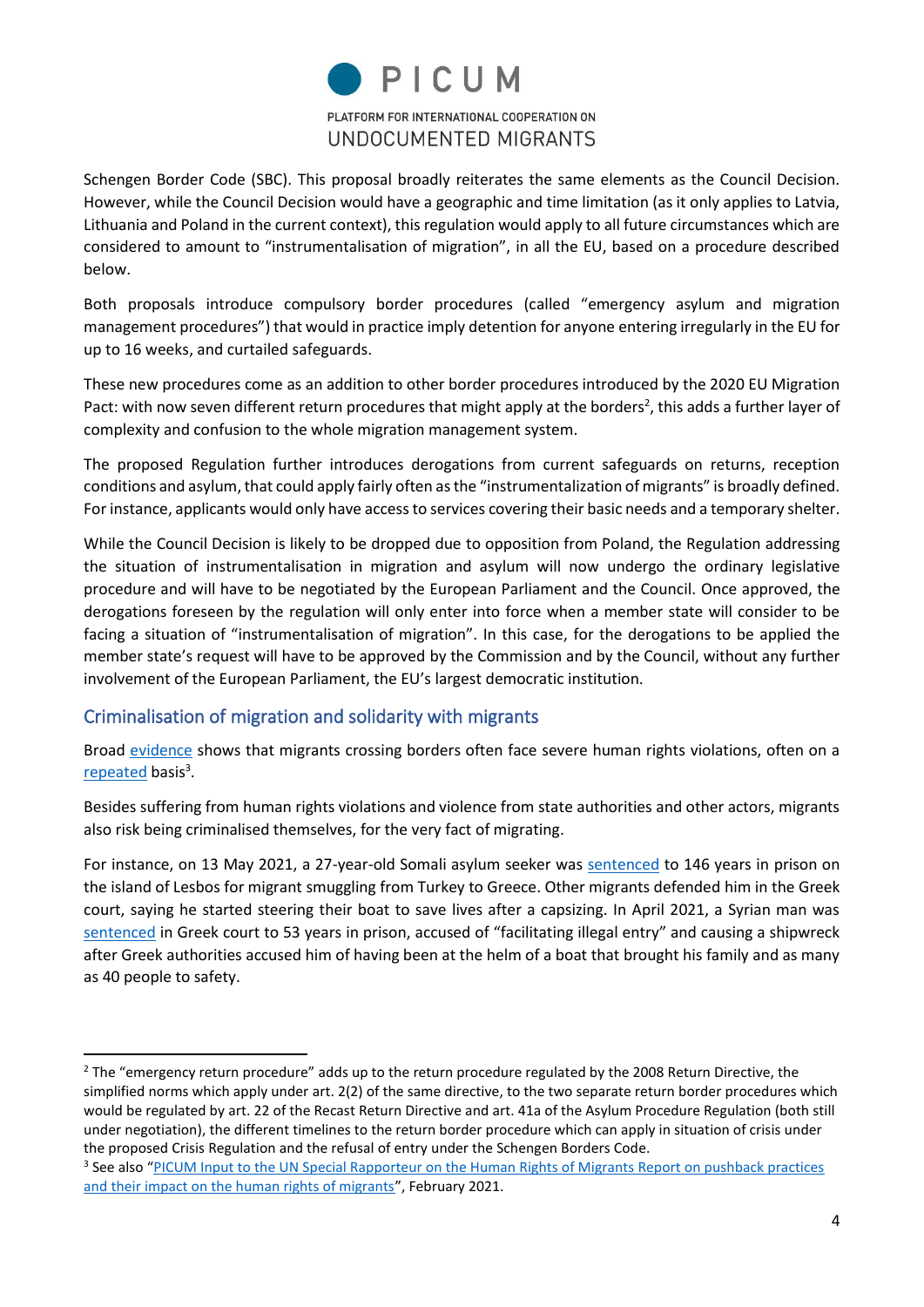

In Malta, three teenagers, known as *El Hiblu 3*, who [resisted](https://www.bbc.com/news/world-57988934) pushbacks to Libya in 2019 are now accused of terrorism. The three teenagers, who at that time were 15, 16 and 19 years old, acted as translators during a collective protest against an attempted pushback of 108 people from Malta to Libya, where they would be facing torture and ill-treatment. Upon arrival in Malta, they were immediately detained for seven months and are now on parole. The case against them is still ongoing, with the first witness summoned only in March 2021.

In Italy almost [one thousand migrants](https://fromseatoprison.info/) have been accused of smuggling in the past decade, only because they were driving a boat towards the shore. Even if when the process leads to acquittal, the consequences of being arrested as a boat driver has a serious impact on people's lives.

All of this has the impact of **making crossings even more unsafe** because, when a boat is at risk of capsizing, migrants [fear](https://eur03.safelinks.protection.outlook.com/?url=https%3A%2F%2Ffromseatoprison.info%2Fintroduction%2F&data=04%7C01%7Cmarta.gionco%40picum.org%7C03060d787a20464f94b108d9ebf9c159%7C1aa65992e5e043cbb33b8a4a696b4eca%7C1%7C1%7C637800280213623579%7CUnknown%7CTWFpbGZsb3d8eyJWIjoiMC4wLjAwMDAiLCJQIjoiV2luMzIiLCJBTiI6Ik1haWwiLCJXVCI6Mn0%3D%7C3000&sdata=3%2FXUynJPBo2gRitJDDY1uUrORSepGnqiefh5kHqeCQ4%3D&reserved=0) taking the helm because they know this might lead to their criminalisation once they arrive in the EU.

At the same time, over the past year PICUM continued to witness and report on the [ongoing criminalisation](https://picum.org/newsletters/) of people acting in solidarity with migrants. In recent months [volunteers,](https://www.lrt.lt/en/news-in-english/19/1572055/msf-among-volunteers-fined-for-helping-migrant-on-lithuania-belarus-border) [doctors](https://www.reuters.com/world/europe/locals-helping-migrants-poland-belarus-border-fear-backlash-2021-11-15/) and [activists](https://notesfrompoland.com/2021/11/01/polish-activists-found-with-iraqis-in-car-charged-with-aiding-illegal-crossings-over-belarus-border/) have all been [criminalised](https://eur03.safelinks.protection.outlook.com/?url=https%3A%2F%2Fwww.delfi.lt%2Fnews%2Fdaily%2Flithuania%2Fprieglobsti-afganistanieciams-suteikusi-lietuve-desto-kraupias-detales-jie-nesidrovejo-rodyti-fiziniu-suzalojimu-elektrosoko-zymiu.d%3Fid%3D88246571&data=04%7C01%7Cgianluca.cesaro%40picum.org%7Cd1cc726d5d6d461d31aa08d983379034%7C1aa65992e5e043cbb33b8a4a696b4eca%7C1%7C1%7C637685096961323391%7CUnknown%7CTWFpbGZsb3d8eyJWIjoiMC4wLjAwMDAiLCJQIjoiV2luMzIiLCJBTiI6Ik1haWwiLCJXVCI6Mn0%3D%7C3000&sdata=QD39R8mE4TvM6%2BAeGTwGs%2BObnxPnDOVGjd5gTlC3lEg%3D&reserved=0) for helping people in the context of the ongoing pushbacks at the EU / Belarus borders.

#### <span id="page-4-0"></span>Recommendations

To ensure the respect of human rights at the international borders, PICUM recommends the following measures:

- **Ending the criminalisation of migration and the criminalisation of people acting in solidarity with migrants:** 
	- o Repeal legal provisions which consider the acts of irregular entry, transit or stay as a criminallypunishable offense.
	- o Refrain from xenophobic discourse, which foments a climate of suspicion against migrants and NGOs and volunteers helping them.
	- o Narrow the interpretation of the crime of migrant smuggling in line with the UN Migrant Smuggling protocol and fundamental rights, by limiting it to acts carried out to obtain unjust profit and in connection with transnational organised crime.
	- $\circ$  End migration detention: Several [studies](https://undocs.org/A/HRC/20/24) indicate that detention is always [harmful,](https://bmcpsychiatry.biomedcentral.com/articles/10.1186/s12888-018-1945-y) and that it places individuals in a situation of vulnerability.
	- o Shift the narrative from measures which are primarily focused on border control and criminalisation towards promoting good practices at national level around [regular pathways](https://eur03.safelinks.protection.outlook.com/?url=https%3A%2F%2Fpicum.org%2Fwp-content%2Fuploads%2F2021%2F03%2FDesigning-labour-migration-policies-to-promote-decent-work-EN.pdf&data=04%7C01%7Cmarta.gionco%40picum.org%7C03060d787a20464f94b108d9ebf9c159%7C1aa65992e5e043cbb33b8a4a696b4eca%7C1%7C1%7C637800280213779824%7CUnknown%7CTWFpbGZsb3d8eyJWIjoiMC4wLjAwMDAiLCJQIjoiV2luMzIiLCJBTiI6Ik1haWwiLCJXVCI6Mn0%3D%7C3000&sdata=fh6fRkdWQsqNFAaqd%2FteHp%2FNe45mcpXlTxk%2FPZejUzg%3D&reserved=0)  [and regularisation.](https://eur03.safelinks.protection.outlook.com/?url=https%3A%2F%2Fpicum.org%2Fwp-content%2Fuploads%2F2021%2F03%2FDesigning-labour-migration-policies-to-promote-decent-work-EN.pdf&data=04%7C01%7Cmarta.gionco%40picum.org%7C03060d787a20464f94b108d9ebf9c159%7C1aa65992e5e043cbb33b8a4a696b4eca%7C1%7C1%7C637800280213779824%7CUnknown%7CTWFpbGZsb3d8eyJWIjoiMC4wLjAwMDAiLCJQIjoiV2luMzIiLCJBTiI6Ik1haWwiLCJXVCI6Mn0%3D%7C3000&sdata=fh6fRkdWQsqNFAaqd%2FteHp%2FNe45mcpXlTxk%2FPZejUzg%3D&reserved=0)
- **Ensuring accountability for human rights violations at the international borders:** 
	- $\circ$  Put in place a strong and independent mechanism that monitors human rights violations at the borders.
	- $\circ$  Set a clear right for NGOs to access border areas, monitor and report on fundamental rights violations at the EU external borders and provide information to migrants.
	- $\circ$  Set an obligation for member states to comprehensively assess fundamental rights considerations (including the right to health, private and family ties, best interests of the child, *non-refoulement* and the protection of stateless people) and whether third country nationals